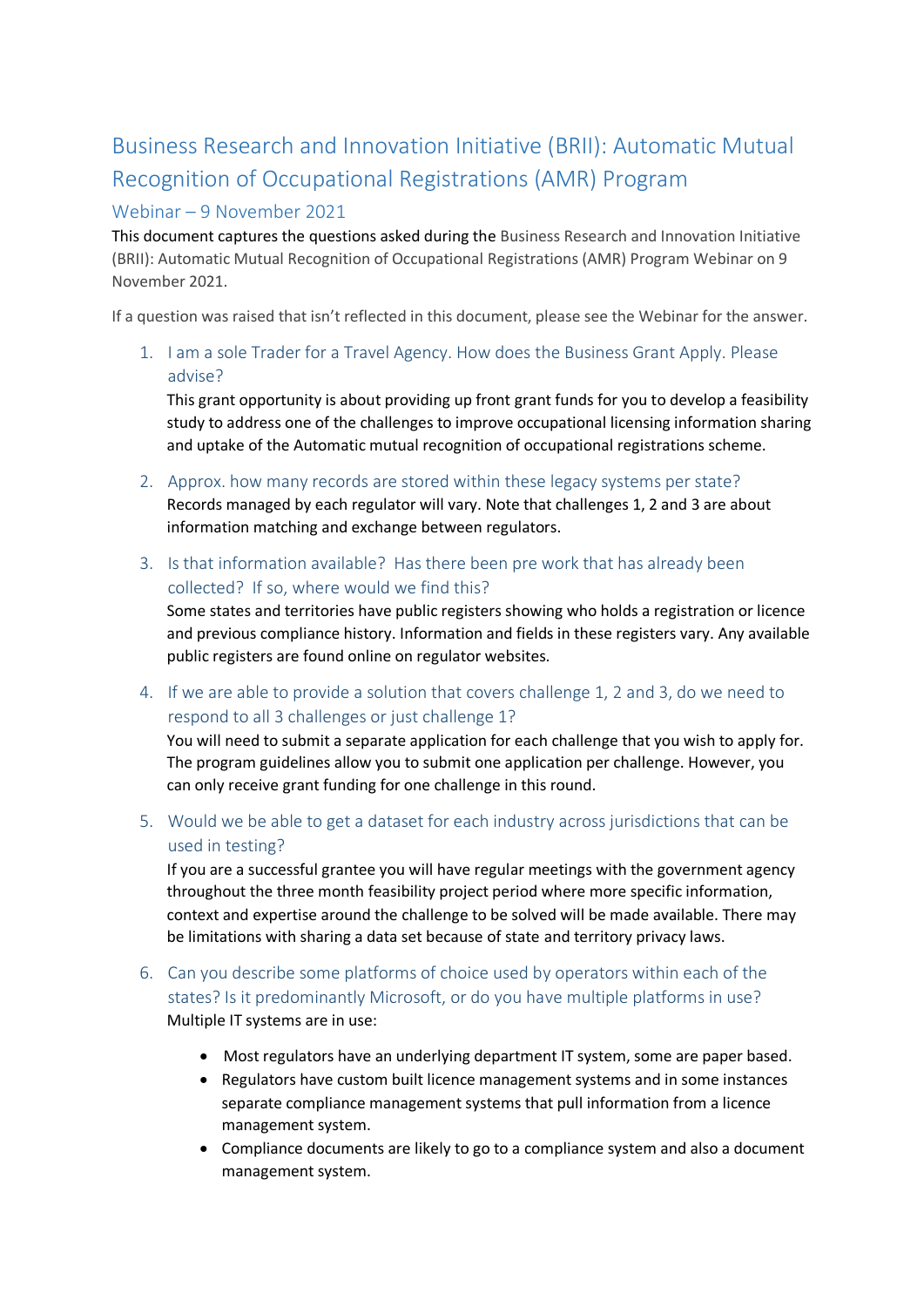- Some regulators have indicated that their systems have not benefited from advancements in technology.
- 7. Is there such a thing as a Primary Registration where a person may have multiple registrations across States?

AMR requires a person to hold registration in their home state covering the activity they intend to carry out in a second state. Should a person be eligible and meet the requirements they would be taken to hold automatic deemed registration in a second state. Should a person intend to operate in a third state they would need to make sure they meet the requirements for the third state. Requirements are outlined in the MRA and can include notifying the state of their intent to carry out an activity, meeting public protection requirements (which include things like insurance) and meeting any working with vulnerable people character checks.

8. Could you give a list of legacy database in use by the regulators? is it possible to allow secure remote connection to the database?

See answer to question 6 and:

- Some states and territories are more advanced and have internal systems that use application programming interface or APIs. However, many indicated that they don't use APIs and rely on email and excel spreadsheets to share information.
- Currently, information requested from other regulators interstate is sent via email or fax. Email is not a long term solution in many instances as it is not fit for purpose and is an administrative burden. SharePoint and Microsoft Teams have been used on some occasions also.
- Remote connection from an interstate regulator may be limited due to state and territory privacy laws and arrangements. Some states and territories may be in a position to change those laws to facilitate this access. This is something that can be explored through the feasibility stage.
- 9. If they have multiple which one is the immutable version?

This question could form part of a feasibility study.

10. What are the legal implications of enabling the auditors to digitally access information across states?

Some states and territories may have laws to protect personal information, thereby limiting access by an interstate regulator. The implications of not complying with these laws would be outlined in those specific laws. Some states and territories may be in a position to change those laws to facilitate this access. This is something that can be explored through the feasibility stage.

11. If different jurisdictions have different requirements (e.g. one state requires an additional datum), are applicants required to provide that data when moving to the new jurisdiction.

Licence holders seeking to work in a second state must have the evidence of the information required by the second state jurisdiction. However there are limitations on the information that can be shared to support verification. These are outlined in the MRA and were provided on the slide.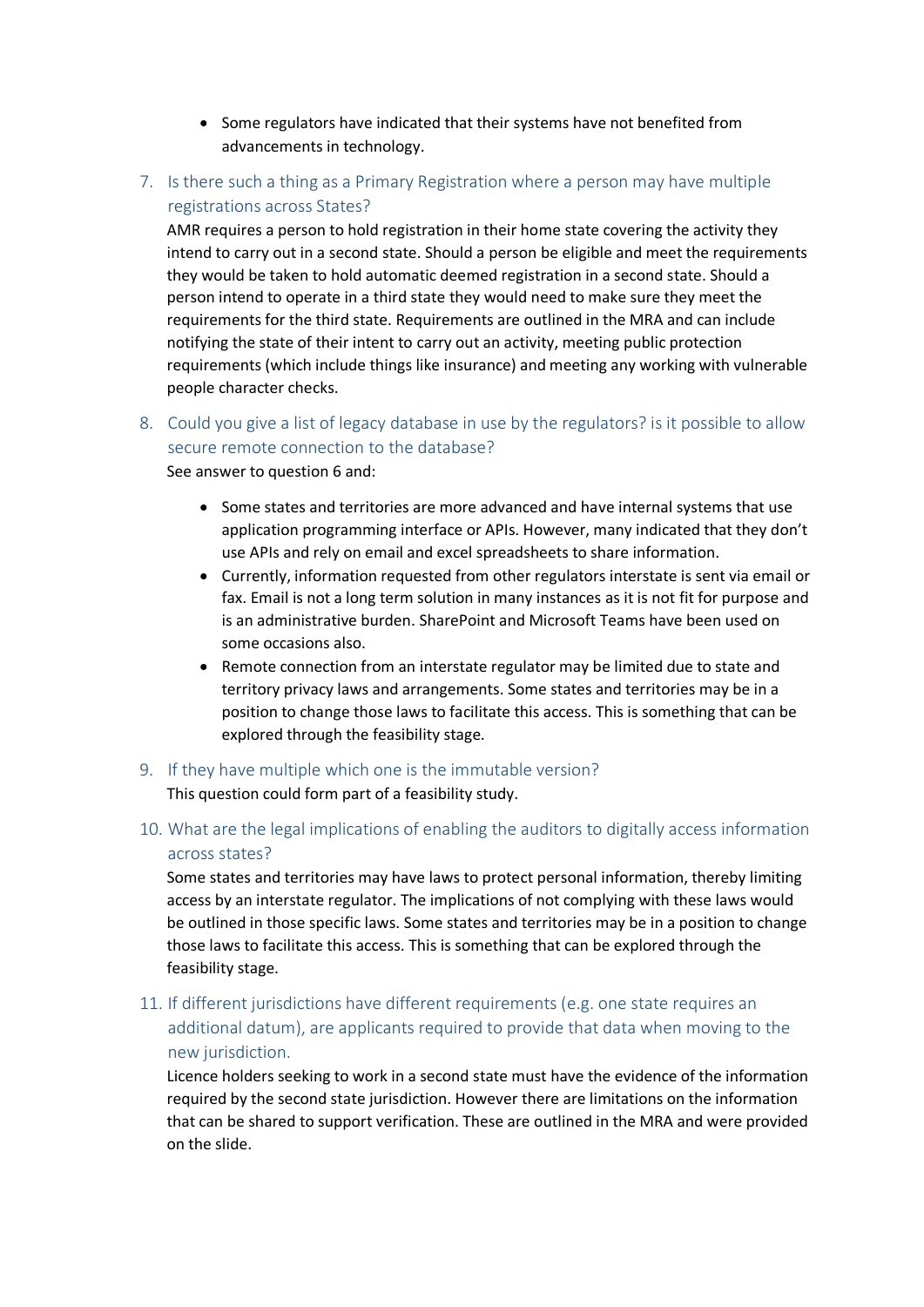12. Have you already received data or feedback from people as to what would make the registration process easier for them?

Through the AMR reform, which came into effect 1 July 2021, the commonwealth have removed the requirement to hold a second state licence and therefore pay a second state registration fees. Through AMR BRII, the commonwealth are seeking solutions to assist states and territories implement this reform.

13. Hello. This question concerns bad actors whose credential is revoked by a state or territory. Do you foresee any problems with sharing that information across jurisdictions?

No. The MRA outlines the requirements for regulators to share information and includes provisions that override state and territory privacy laws.

- 14. The below information would greatly assist when preparing the submission for this Grant and during Feasibility Study and during the Proof of Concept phases (e.g. understanding of the extent of the challenge, resources and budget requirements).
	- *i. Is it possible to request and obtain some information from AMR / Challenging agencies / Occupational Regulators now (or during the Feasibility Study and during the Proof of Concept phases, if successful)? e.g.* 
		- a. Number of occupation regulators in each state and territory for each challenge.
		- b. Number of licence holders in each occupation.
		- c. Sample format of the type of information currently stored.
		- d. All historic licence holders' information during proof of concept phase.
		- e. Information on any agreed data interoperability standards or models, and interim solutions developed to administer AMR or in the process of being developed?
		- f. Information on current regulator systems and processes.
		- g. Etc.
	- *ii. Can the AMT / challenging agency / Occupational Regulators assist with promoting / uptake / marketing of the solution during and after the Proof of concept phase?*
	- *iii. Is it possible to get a copy of the draft agreement for Proof of Concept phase?*

Many of these questions have been answered either verbally or above. Fact sheets for the challenges as well as guideline information for the Feasibility Study and Proof of Concept grants can be found on business.gov.au/BRII

Applicants should tell us how their feasibility study will address the problem statement, solution and technical requirements outlined in the challenge factsheets online. These factsheets were developed with the regulators who are keen to partner in the program.

Successful applicants get the opportunity to work directly with multiple interstate regulators. Interstate regulators will meet with successful applicants to explain their systems, their constraints, let them know their desired outcomes and inform the direction of any solution design.

In terms of volume: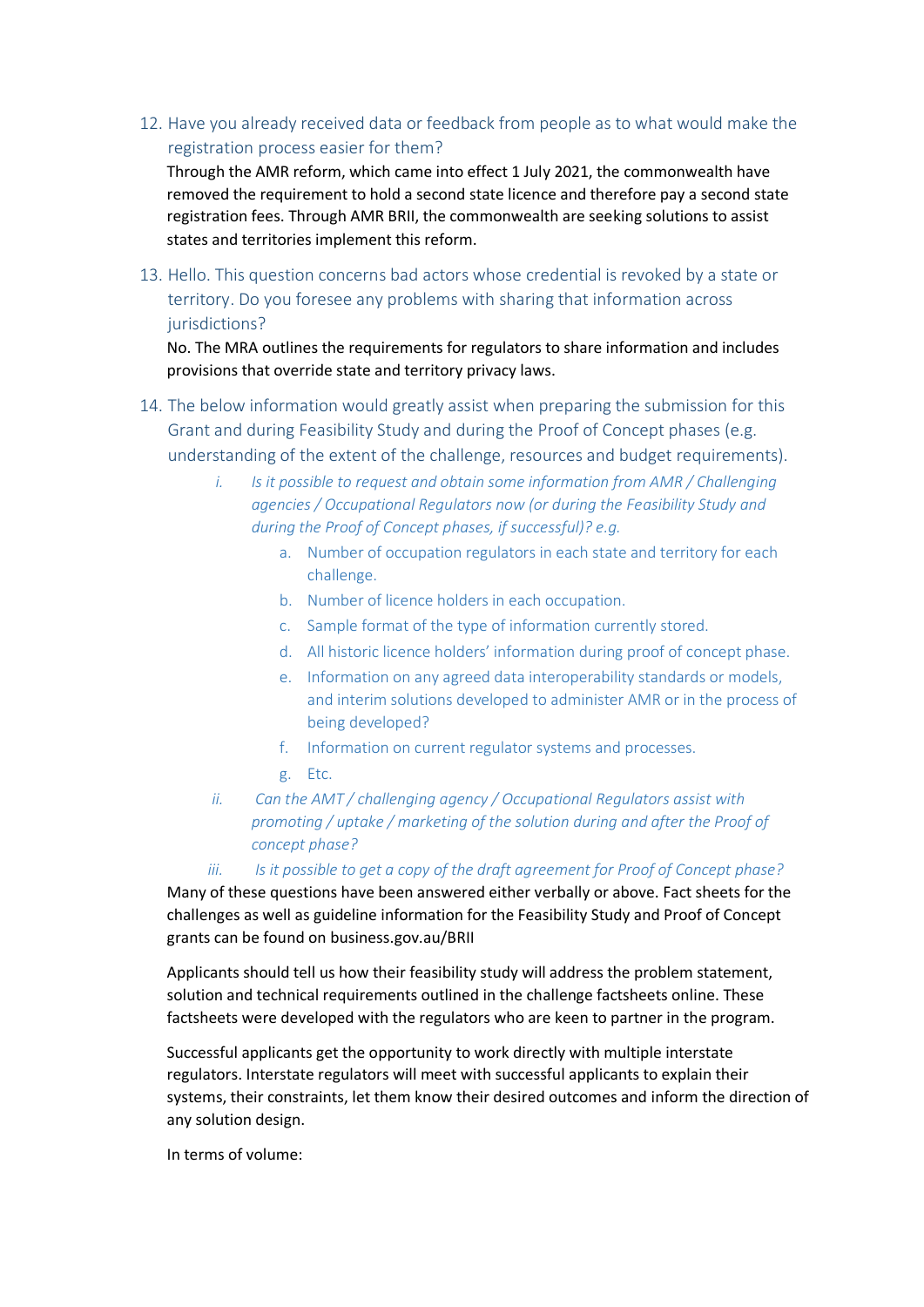- Numbers for individual licence types vary.
- PM&C estimate that over 168,000 people will directly benefit each year, including 44,000 people who will work interstate that would not otherwise have done so.
- As an example: the Department of Mines, Industry, Regulation and Safety (DMIRS)'s in WA highest volume licenses are expected to be electricians, plumbers, builders and real estate agents. They are expecting over 2000 AMR notifications a year.
- As a further example: South Australia's Consumer and Business services in their Attorney Generals Department expect their top AMR users to be electrical, plumbing/gas fitters and building related occupations. There have been between 800 and 1200 MR applications per year and expect that majority of these will use AMR moving forward.
- 15. Any expectation that governments' existing approaches to Digital Identity for individuals/businesses will need to be considered or integrated in proposed solutions? This could be explored with state and territory regulators during the feasibility study stage.
- 16. Do you have any KPIs relating to the immediacy of AMR check results and / or time spent by state-level operators?

Processing Mutual Recognition applications has predominately been a time consuming manual task, with some states responding to requests for information within weeks while others are able to respond within days.

- 17. Where can we get the information of the challenge related agencies network information and based on this we will provide solution in application proposal? Successful applicants get the opportunity to work directly with multiple interstate regulators. Interstate regulators will meet with successful applicants to explain their systems, their constraints, let them know their desired outcomes and inform the direction of any solution design.
- 18. Is there a particular reason for Challenge 1 2 and 3 are separated out? There may be solutions which can resolve all three challenges.

Challenge 1 is open to solutions that could address information sharing challenges across all sectors or a sector not outlined in challenge 2 and 3. Challenge 2 is about improving information matching and exchange between jurisdictions for the building and construction industries. Challenge 3 is about improving information matching and exchange between jurisdictions for security, property, transport and liquor and gaming industries. The program guidelines allow you to submit one application per challenge. However, you can only receive grant funding for one challenge in this round.

19. This will definitely benefit the economy and eliminate the red tape for FIFO and DIDO workers allowing skilled interstate specialist trades. Is there indication of when the remaining states are open to the idea and transition with the program? Other than the ACT (who have commenced AMR), in December 2020 all states and territories signed an Intergovernmental Agreement on Automatic Mutual Recognition of Occupational Registration found: [https://federation.gov.au/sites/default/files/about/agreements/amr-iga-signed-11-](https://federation.gov.au/sites/default/files/about/agreements/amr-iga-signed-11-december-2020.pdf)

[december-2020.pdf](https://federation.gov.au/sites/default/files/about/agreements/amr-iga-signed-11-december-2020.pdf)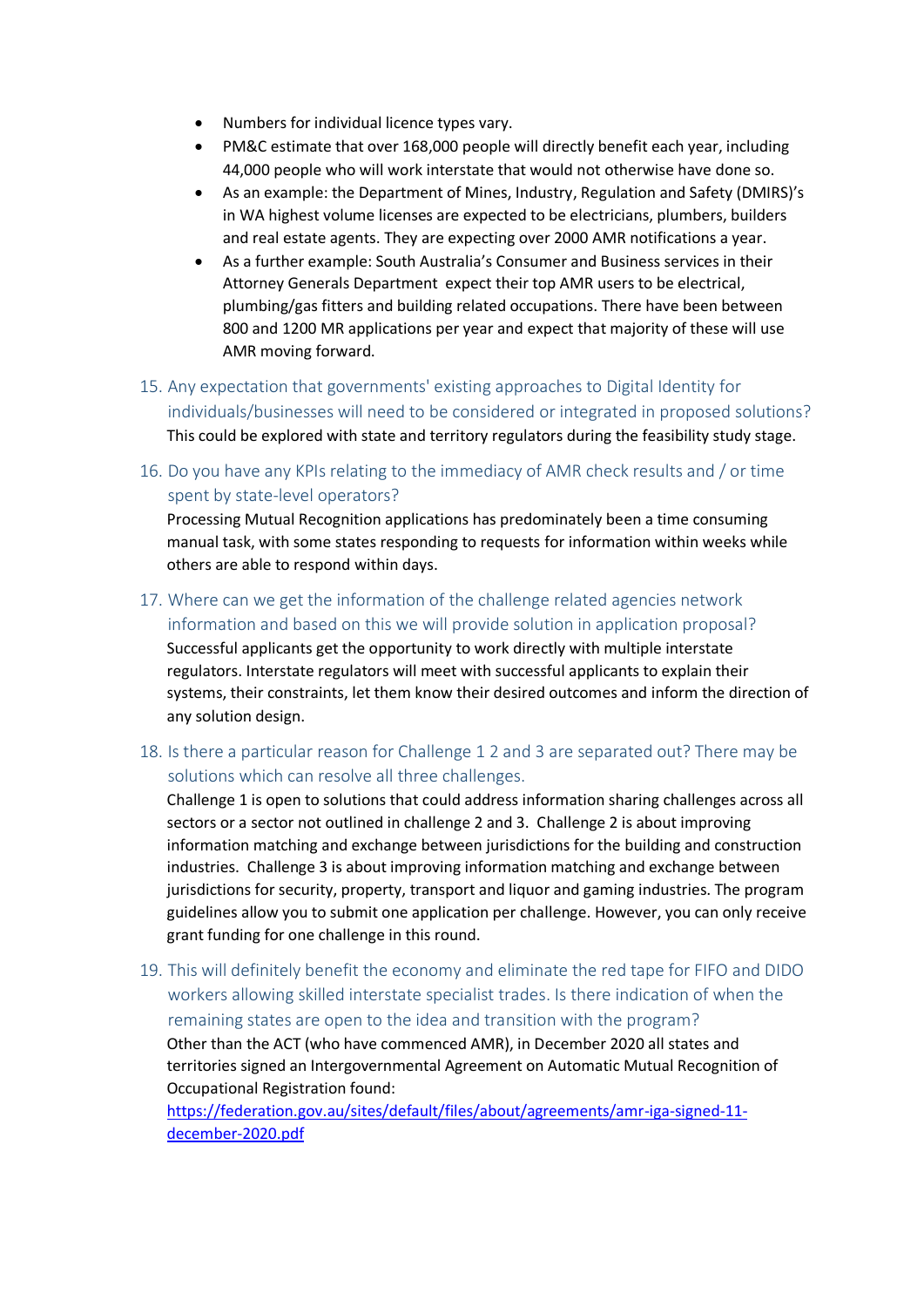20. Can you please clarify high risk activities? And who would be responsible for logging their activities?

In the webinar high impact, high risk activities was in reference to freeing up regulator time to focus on compliance activities (rather than application processing).

21. Apart from disciplinary reasons, why might a cross-jurisdiction request be denied? As already mentioned, applicants should tell us how their feasibility study will address the

problem statement, solution and technical requirements outlined in the challenge factsheets online. As we are dealing with personal information, as outlined in the factsheets, security and privacy considerations are vital.

22. Is the Commonwealth likely to be a possible "government customer" or will each state and territory government ultimately be the customer?

As mentioned in the webinar, these discussions occur at the end of the Proof of Concept phase. At this time discussions could occur between commonwealth and relevant regulators on next steps to inform consideration of purchase, potential roll out etc.

23. Is it valuable to assume that states are completely blank about other state's policy or regulation variations? In which case, would it be a part of challenge to bring one state regulator to agree to a unified registration system for the whole system to operate uniformly?

No - it would not be part of the challenge to bring one state regulator to agree to a unified registration system. As outlined above, the MRA outlines the specific information that must be shared between states.

- 24. Does a copy of the licence and its records need to be in data jurisdiction of the mutually recognising state/territory or just a record of mutual recognition? As outlined in the factsheet, we are seeking challenge 1, 2 and 3 to:
	- verify occupational licence information about an individual from another jurisdiction
	- access the information it reasonably requires from another state regulator
	- notify other regulators of relevant disciplinary action
	- notify all other regulators of end of licence, suspension, or cancellation of a licence.

25. Is there a number of years of experience needed to prove your track record? What is considered unintentional errors that they can contact us about, in order to avoid them? What are some errors that aren't considerable?

If we're entering in partnership (company), how does the labour expenditure apply, as it mentions that only 10% of the total amount of eligible expenditure can be claimed? How strict are they around the number of years of business involved?

Merit criterion 3 goes to capacity, capability and resources to deliver the project. The guidelines do not state that you must demonstrate a particular number of years of experience to prove your track record. It is for the applicant to demonstrate their track record as best they can in their response.

Unintentional errors may include things like omitting to sign or date a document, or uploading the wrong document. Program management may contact applicants should we find an error or information that is missing, or ask for clarification or additional information that will not change the nature of your application. For example, wanting to submit an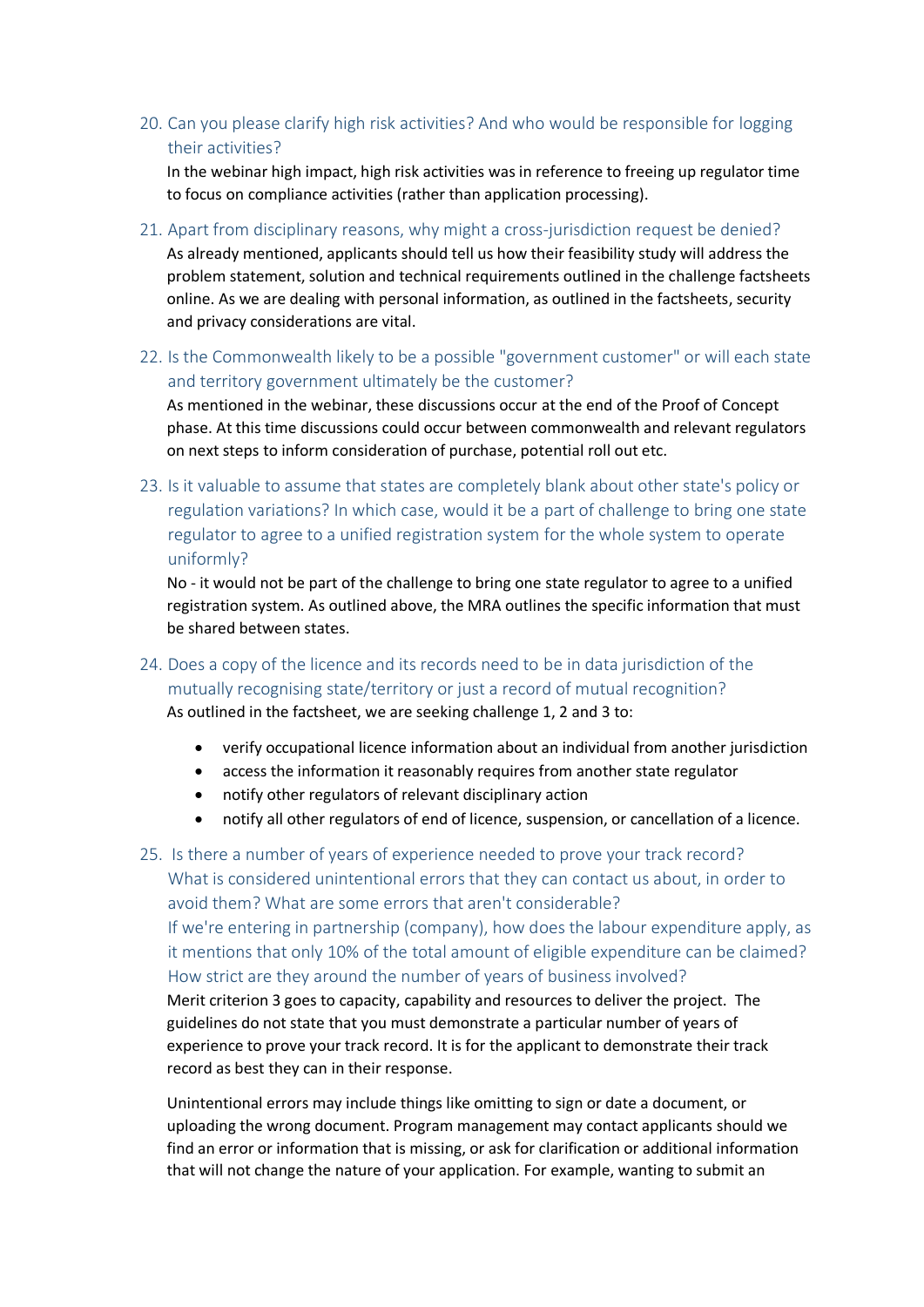amended response to the merit criteria after the closing date cannot be accepted because it will change the nature of your application.

Eligible labour expenditure for the grant covers the direct labour costs of employees you directly employ on the core elements of the project. Technical project management activities are eligible activities and can be claimed, but is limited to 10% of the total amount of your eligible labour expenditure. Labour expenditure for leadership or administrative staff (such as CEOs, CFOs, accountants and lawyers is not considered eligible expenditure.

This program is aimed at small to medium sized enterprises, and is open to newly formed companies, including start-ups. Entities which meet the eligibility requirements are able to apply for the grant opportunity.

26. Is there expectation that the personal information must be kept within the state of the regulator? In other words, is it possible to store information securely in Sydney, but only the regulator can access their own information?

Personal information must be shared and stored by the receiving state in a manner consistent with state privacy laws and arrangements. Each state has different requirements. Innovative solutions to do this could be explored as part of a feasibility study.

27. Will it sway the decision-makers' decision of application, if we don't put our own contribution? Can we apply for Territory Gov grants?

This grant opportunity is providing small to medium sized enterprises with an up-front payment of up to \$70,000 to develop a feasibility study. The grant amount will be up to 100% of eligible project costs. In other words, grantees are not expected to match grant funds.

Please note that if you are successful and enter into an agreement under the program, you cannot receive other grants for this project from other Commonwealth, State or Territory granting programs. Please refer to section 11.1 of the guidelines.

28. If possible, can you provide examples of what personal data will be held on the platform of this project solution vs personal data held with the regulators?

Successful applicants get the opportunity to work directly with multiple interstate regulators. And at that time, we can verify such questions directly. Examples of personal information include date of birth, contact information and compliance history.

29. The maximum project period for the Proof of Concept grant is 12 months. What if the project needs future patches, hot fixes, security updates?

A proof of concept builds on a feasibility study, and involves undertaking a set of activities to produce a working prototype or demonstration of an innovative solution to a challenge.

Eligible activities must directly relate to the project and can include work to determine:

- the nature, functionality and capabilities of the innovative solution
- differentiation of the innovative solution from any similar existing products or services
- performance of the innovative solution in the relevant operational environment(s).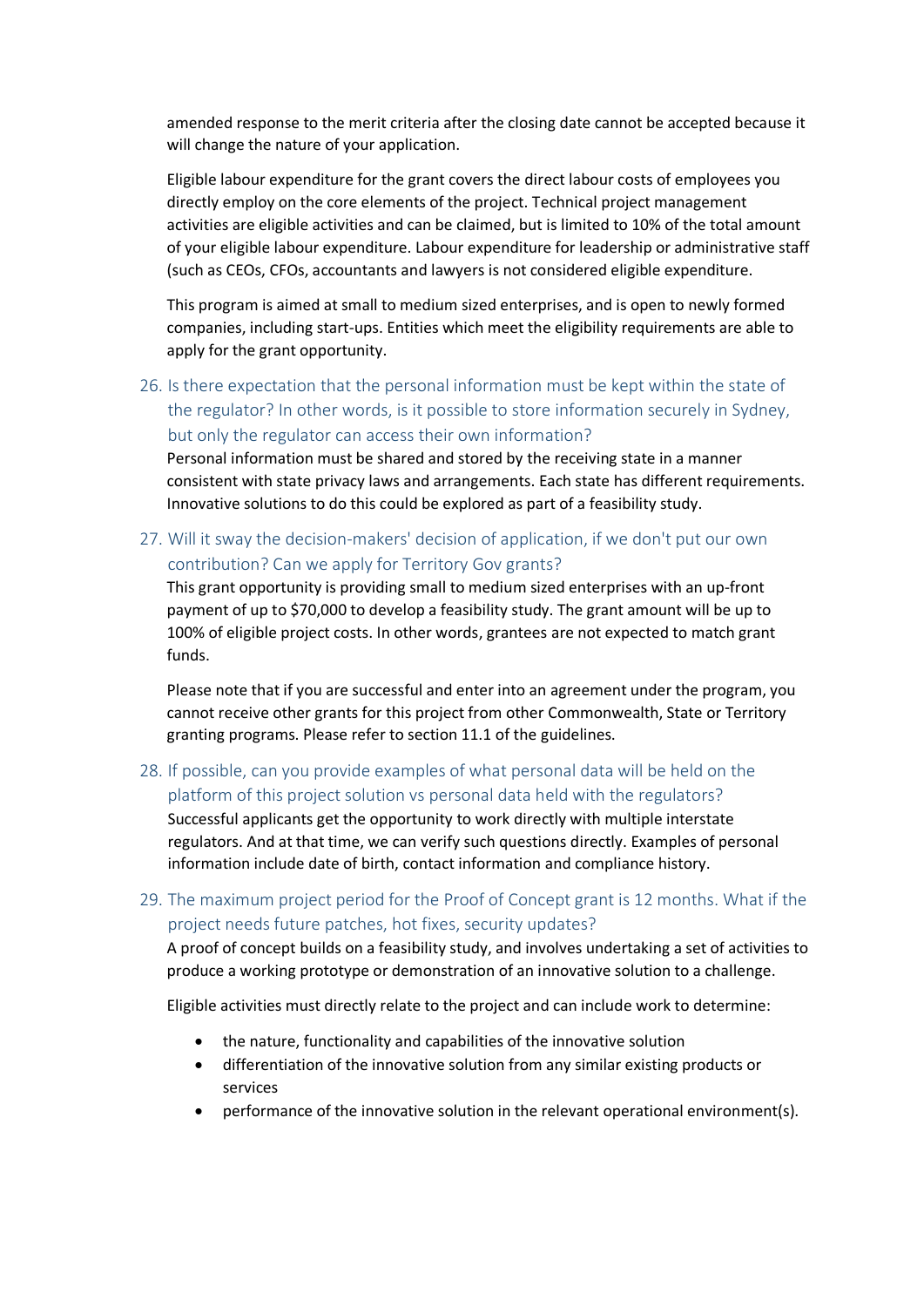Successful grantees will have 12 months to develop the proof of concept or prototype. Grantees will be asked to present their findings towards the end of their project, to assist in ensuring there is an in-depth understanding of your findings and proposed solution.

30. Will a Memorandum of Understanding be enough to join as a group to deliver a project?

The guidelines state that applicants must have a formal arrangement in place with parties prior to execution of the grant agreement. A memorandum of understanding is an example of a formal arrangement between the parties.

- 31. If you enter an agreement under the program, you cannot receive other grants from other Commonwealth granting programs. How about state or territory grants? If you are successful and enter into an agreement under the program, you cannot receive other grants for this project from other Commonwealth, State or Territory granting programs. Please refer to section 11.1 of the guidelines.
- 32. Will the federal government or each state provide assistance to the interpretation of equivalent activity, equivalent conditions?

Successful applicants get the opportunity to work directly with multiple interstate regulators. And at that time, clarify the questions directly. There are a range of Ministerial Declarations on the Federal Register of Legislation that outline the equivalence between occupational registrations. In AMR, there is no concept of equivalent activity or equivalent conditions.

33. Why has the funding level dropped so much from previous BRII challenges given the high level of complexity for the challenge?

Different rounds of the BRII program have different grant sizes and lengths depending on the challenges, complexity and total funding available for the round. The RegTech BRII round had Feasibility Study grants of up to \$100,000 and Proof of Concept grants of up to \$1m for a 15 month project. For the AMR round, slightly smaller grant amounts are available for the Feasibility Study and Proof of Concept. This is due to the total funding available.

34. How many successful applicants can there be? Is it just one per challenge? The total allocation of grant funding is \$1.1 million for feasibility studies, and \$5.4 million for proofs of concept. Therefore it is expected that there could be multiple successful applicants under each challenge.

35. Is a local micro business (prime applicant) who is GST registered but has no payroll system able to apply with a back end partner of a company whose income is more than 20M USD and more than 100 employees?

We recognise that some organisations may want to join as a group to deliver a project. Joint applications are acceptable, provided you have a lead organisation who is the main driver of the project and is eligible to apply, as per section 5 of the guidelines.

Project partners are not required to meet the eligibility criteria. Refer to section 8.2 of the guidelines for more information about joint applications.

36. Is there one committee assessing applicants for all 4 challenges. Or 4 committees? There is one external committee assessing applications for all four challenges.